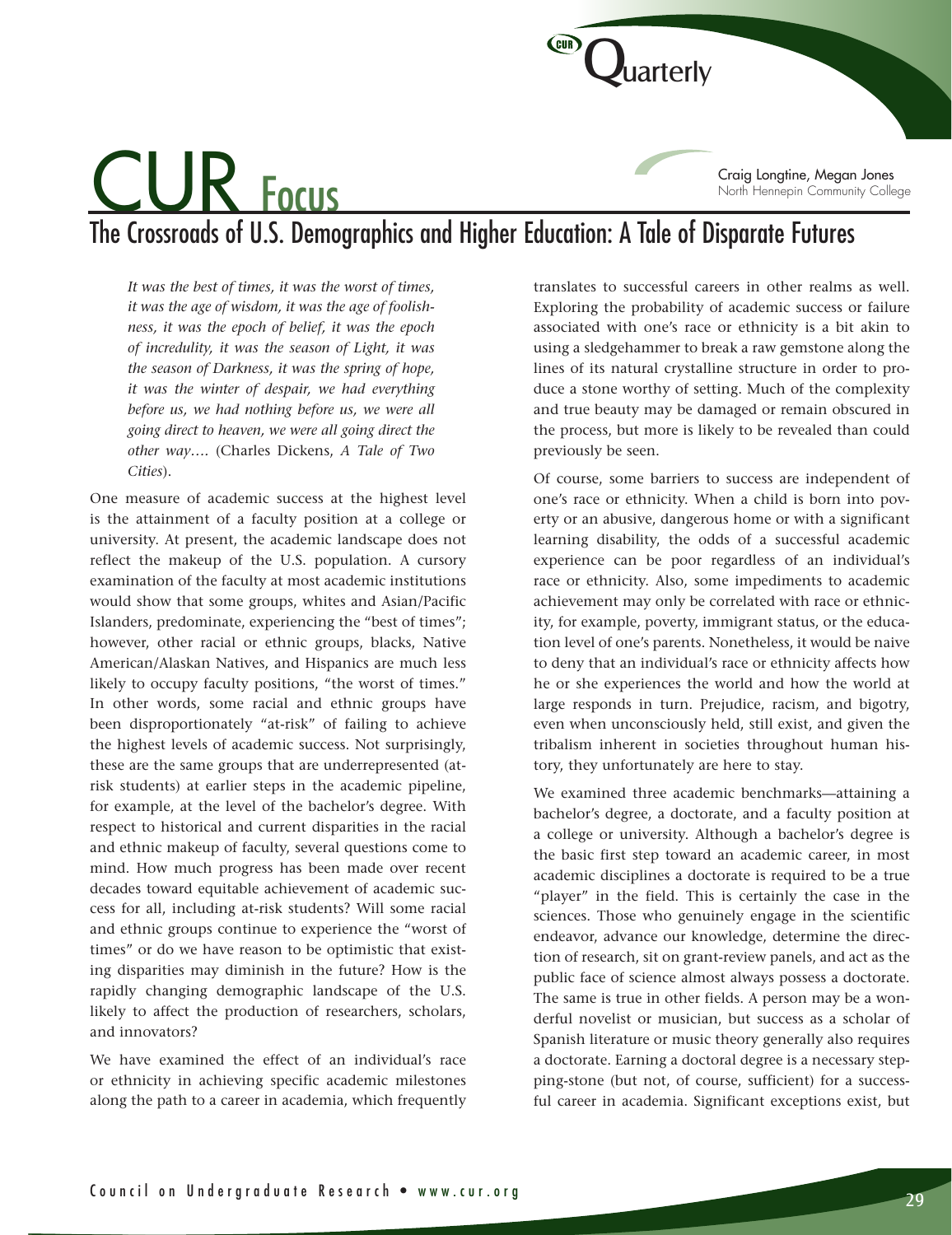doctoral recipients largely fuel the engine of inventive research and development that drives the U.S. economy.

Our objective is to sharpen the focus on an important inequity in higher education—disparities in advanced academic achievement as a function of an individual's race or ethnicity. Few will be surprised that such inequalities exist. However, perhaps counter-intuitively, the true depth of the problem and the degree of failure to satisfactorily address the disparities are difficult to grasp because too much supporting data exist. Anyone who has embarked upon a study of demographic and educational trends in the U.S. will have observed that there is no shortage of information. However, the data are so abundant and diverse and are collected and analyzed with such a multitude of methodologies that it is challenging to assemble a coherent picture.

The issues of race and ethnicity and their influence on educational attainment are too complex for easy and quick explanations, and we do not propose to solve the underlying problem in this article. On the other hand, understanding the progress made to date and considering future projections are required before a successful strategy for more progress can be constructed. In this paper, we assume that the ability of an individual to be successful in a discipline, a person's interest or disinterest in a field of study, and desire for academic attainment are independent of race or ethnicity. Disparities in educational attainment among racial or ethnic groups observed today or projected in the future exist not as a consequence of inherent differences in the abilities of races or ethnicities, but occur as a result of historical and present-day conditions that may often, broadly speaking, differ along racial or ethnic lines.

#### **Overall Population Trends**

The face of the U.S. will change dramatically within a single generation (see Figure 1, in Supplemental Materials in the Spring 2011 edition of CURQ on the Web). White non-Hispanics made up 74.4 percent of the population in 1993 (U.S. Census Bureau 2001), but had decreased to 67.1 percent by 2007-2008 (U.S. Census Bureau 2009a; 2010). A further decline to 57.4 percent is projected by 2030. Looking out one more generation to 2050, the white population, currently about 200.6 million is predicted to decline to 199.9 million (U.S. Census Bureau 2009b). Although the black population is projected to increase from its current 39.7 million persons to 47.3 million in 2030 and 52.8 million in 2050, blacks' percentage of the U.S. population will increase only slightly (from 12.3 percent to 13.2 percent; Figure 1). Most of the growth in the black population will occur in the 30+ age group, with a projected 19.7 percent decline in the cohort of 20-to-24-year-olds by 2030 and a 25.3 percent total decline by 2050 compared to 2010 percentages (U.S. Census Bureau 2009).

Asian/Pacific Islanders are projected to increase from their current 4.5 percent share of the U.S. population to 5.4 percent (19.4 million) by 2030 and 24.1 million in 2050—127-percent increase over 2000. The Native American/Alaskan Native population will increase at the same rate as the overall population, remaining at about 0.7 to 0.8 percent through 2050. The most dramatic, unfolding story of demographic change in the United States is in the heterogeneous ethnic group categorized as Hispanic, which made up only 9.8 percent of the population in 1993. Today's Hispanic population of 48.5 million (15.1 percent of the U.S. population) is expected to reach 70 million (21.8 percent) in a single generation (2030) and to more than double, to 110.7 million (27.8 percent), by 2050 (U.S. Census Bureau 2009).

Our goal is to identify and emphasize national patterns for these racial and ethnic groups, although on a state-bystate basis the trends may be strikingly different. About one-half of the states in the U.S. are projected to have more high school graduates in the next decade, with an equal number of states experiencing an overall reduction in the number of high school graduates (National Center for Public Policy and Higher Education 2008). Compared to their populations in 2000, 21 states will have a lower population in 2030. Some states with rapidly growing Hispanic populations, for example Arizona and Nevada, will experience a population increase in excess of 90 percent between 2000 and 2030 (National Center for Higher Education Management Systems 2009).

Among many other variables tracked by the U.S. Census, income and gender affect educational outcomes. Approximately two-thirds of students from families in the top income quartile, with at least one parent having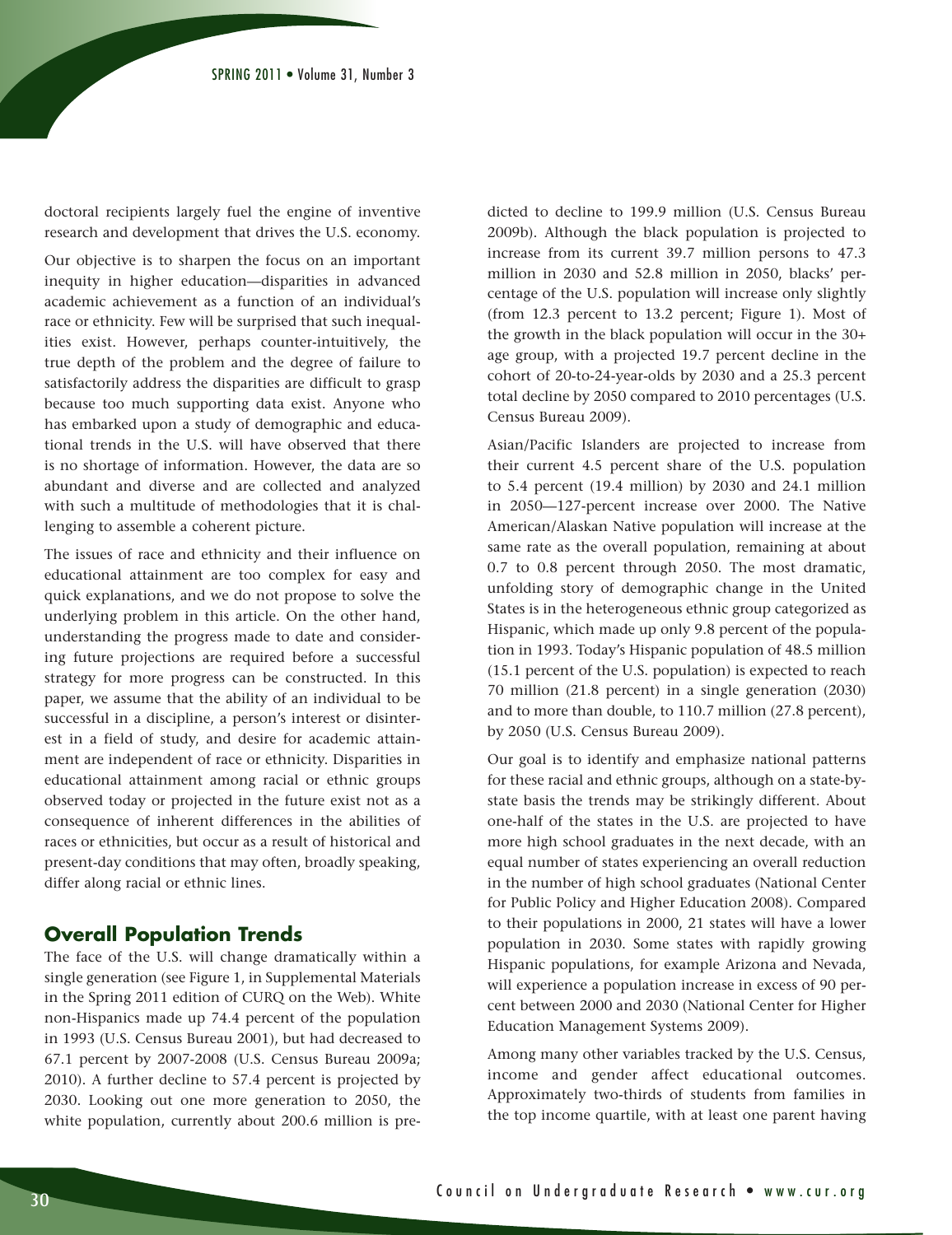received a college degree, earned a bachelor's degree by age 26, compared with just 9 percent of those students in the bottom income quartile who had no parent with a college degree (Bowen, Chingos, and McPherson 2009). Furthermore, the percentages of children who are living in poverty are almost three times higher for blacks, American Indian/Alaskan Natives, and Hispanics, compared to whites and Asian/Pacific Islanders (National Center for Education Statistics 2010a). Two examples illustrate significant nuances that we cannot pursue here: black females earn college degrees at twice the rate of black males, and astonishingly, in 2008 black males aged 18 and over represented only 5 percent of total college students, but 36 percent of the total prison population (Council of the Great City Schools 2010).

#### **Methods of Demographic Synthesis**

Past, present, and projected demographic parameters of the U.S. population must be taken into account to make meaningful comparisons over time and among racial and ethnic groups because of the rapidly changing composition of the U.S. To that end we report in this article not percentages or numbers, but instead we have devised the Equality Index Value (EIV) that is normalized to the current or projected population of each racial and ethnic group. For example, the bachelor's Equality Index Value is the percentage of bachelor's degrees conferred by all degree-granting institutions (see Figure 2, in Supplemental Materials in the Spring 2011 edition of *CURQ on the Web*) divided by the actual (1993 and 2007; U.S. Census Bureau 2001; 2009a; 2010) or estimated (2030; U.S. Census Bureau 2009b) percentage that each racial and ethnic group represents in the overall U.S. population:

 $EIV_{\text{backelor's}} = \%$  of bachelor's degrees for group % of group's representation in the overall population

Therefore, an EIV of 1 indicates the percentage of bachelor's degrees earned is equal to a group's percentage of the population. An EIV greater than 1 means the percentage of bachelor's degrees earned by a group exceeded the group's representation in the population. An EIV less than 1 means the percentage of bachelor's degrees earned by a group was less than the group's representation in the population.

For the future projections, the mean rate of yearly change in percentage of degrees conferred from 1993 to 2007 (14 years) for each group was calculated as: (% of degrees in 2007 - % of degrees in 1993)  $\div$  14. An estimate of the percentage of degrees projected to be granted to each racial/ ethnic group in 2030 (2007 to 2030 = 23 years) was calculated as: % of degrees in  $2007 + ($ mean yearly change in percentage of degrees earned X 23). Finally, since a bachelor's degree is generally a requirement to enter a doctoral program, and this relationship is an important consideration in the context of our discussion, we here identify the doctorate to bachelor's degree (D-B) index. The D-B Index is defined as:

 $D-B$  Index =  $EIV_{doctorate}/EIV_{bachelor's}$ 

**Juarterly** 

**CUR** 

### **Academic Trends in Bachelor's Degrees**

White students currently earn bachelor's degrees at a rate slightly greater than their representation in the population, a pace that we project will continue in the next generation (Figure 2). Asian/Pacific Islanders earn bachelor's degrees at a rate more than 50 percent higher than expected based on their proportion of the U.S. population. Due to a relatively slow rate of population growth compared to the rate of increase in the bachelor's degrees earned, Asian/Pacific Islanders are projected to earn bachelor's degrees at double their representation in the population by 2030.

The change over time in number of bachelor's degrees conferred on blacks and Native American/Alaskan Natives relative to their shares of the population is somewhat encouraging. At the rate of change experienced since the early 1990s, both races' shares of bachelor's degrees will be proportional to their share of the U.S. population by 2030. Demographic changes may be contributing to a projected increase in proportion of bachelor's degrees earned by blacks (U.S. Census Bureau 2009b). A slowing rate of increase in the pre-college and college-age cohorts relative to overall population growth among blacks will allow their population to "catch up" with respect to attainment of bachelor's degrees. Most of the improvement in bachelor's degrees earned by blacks is attributable to increases in women's educational achievement (Council of the Great City Schools 2010). Significant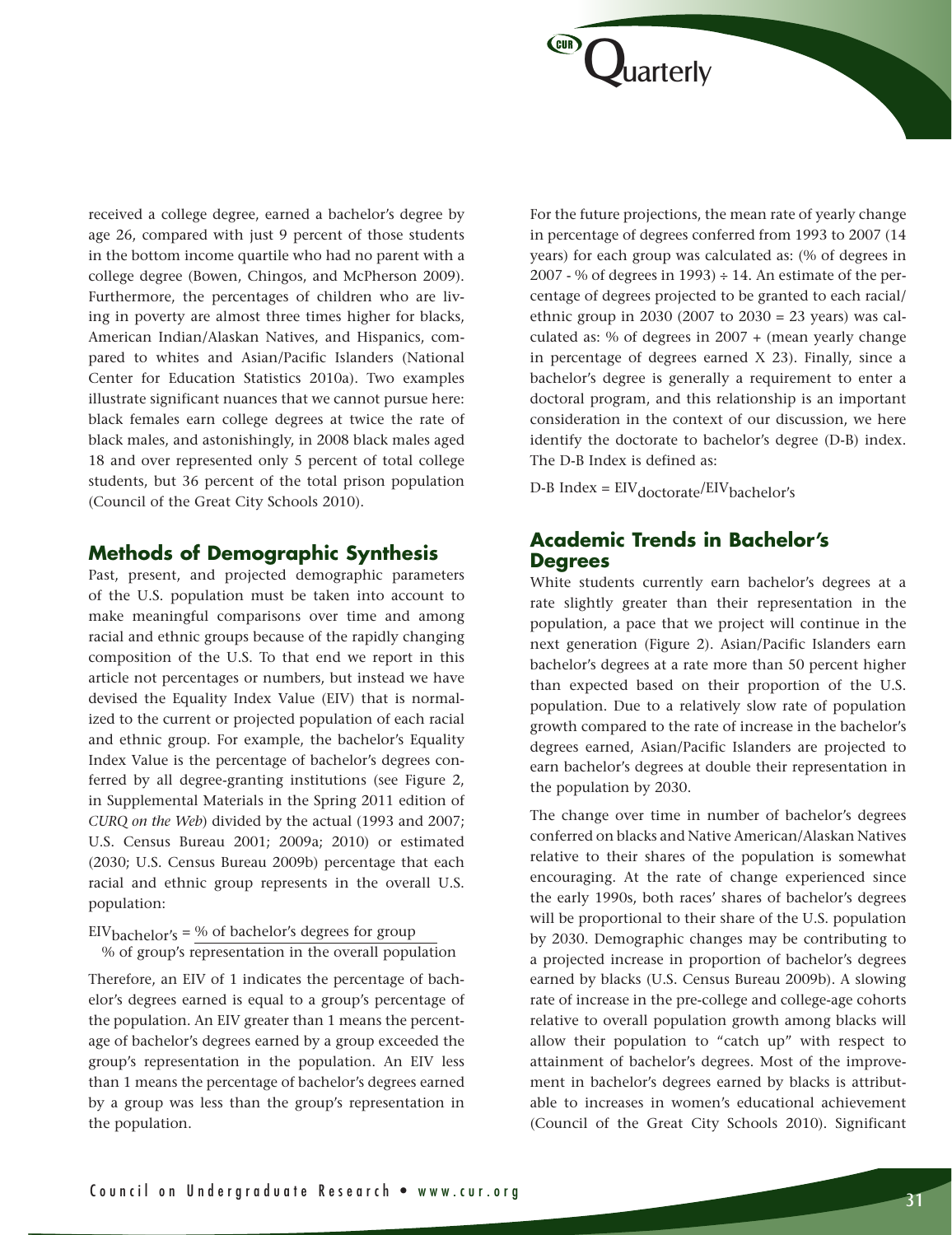investments in education and targeted programs for underrepresented groups, including for example, the McNair Scholars Program, the Lewis Stokes Alliance for Minority Participation, and the Tribal Colleges and Universities Program undoubtedly account for some of the good news.

The increase in number of bachelor's degrees conferred on blacks and Native American/Alaskan Natives may be a bit unexpected in the face of their apparently limited progress in public secondary education. Scores on standardized science tests by fourth-graders of all races and ethnicities exhibited statistically significant increases from 1996 to 2005 (National Science Foundation 2008), whereas scores for eighth-graders remained constant or increased only slightly. Among 12th graders, overall performance on standardized science tests showed a statistically significant decline from 1996 to 2005.

In all cases, blacks, Hispanics, and Native American/ Alaskan Natives lag far behind whites and Asian/Pacific Islanders (National Science Foundation 2008) on standardized science tests despite increased investments in public education. Expenditures for public elementary and secondary education increased from \$7,435 per pupil in 1993 (\$324 billion) to \$9,390 in 2005-2006 (\$461 billion) in constant 2006 dollars, with a projected increase to \$11,599 per pupil (\$626 billion in 2006 dollars) in 2018 (National Center for Education Statistics 2009a). Regrettably, we see little evidence that students entering postsecondary institutions in the foreseeable future will be better prepared than today's high school graduates.

The trend in bachelor's degree attainment for Hispanics is particularly problematic. In another generation, Hispanics' share of bachelor's degrees earned in 2030 is expected to be only about two-thirds the number required to equal their percentage of the population (Figure 2). An important point must be made about the underrepresentation of Hispanics, and to a lesser degree that of blacks and Native American/Alaskan Natives, illustrated in Figure 2. The data shown are for degrees earned in a specific year; however, the implied underrepresentation over long periods of time is even more significant. For every year that a racial or ethnic group remains underrepresented, the further behind it will become in terms of cumulative or total number of degrees earned. In

other words, there is a compounding effect of long-term underrepresentation.

On the other hand, whites and Asian/Pacific Islanders are consistently overrepresented in terms of the number of bachelor's degrees earned. The consequence of longterm overrepresentation among whites and Asian/Pacific Islanders (perhaps for them the "best of times") and long-term underrepresentation of other groups, especially Hispanics (seemingly the "worst of times") is that the *overall* racial/ethnic disparity among holders of a bachelor's degree will increase over time. In a sense, the rich get richer and the poor get poorer. And, of course, since a bachelor's degree is almost always required to enter a graduate program, the effect on educational advancement is compounded, this time at the level of the doctorate. Thus, *the educated get more educated*.

#### **Academic Trends in Doctoral Degrees**

Perhaps not surprisingly, the overall pattern among earners of doctorates (see Figure 3, in Supplemental Materials in the Spring 2011 edition of *CURQ on the Web*) is similar to the pattern of bachelor's degrees conferred. Whites and Asian/Pacific Islanders are overrepresented in attainment of doctoral degrees, with Asian/Pacific Islanders earning doctorates at a rate almost double their proportion of the population. Again, we see an encouraging trend for blacks and Native American/Alaskan Natives over time, with a possibility of proportional representation of earned doctorates within the next generation. The trend for Hispanics continues to be dismal and only becomes worse at the level of the doctorate, due to a relatively slow increase in number of bachelor's degrees earned and a rapidly rising population of Hispanics. As a consequence of consistent underrepresentation of Hispanics among degree recipients, combined with long-term trends of greater degree earning by blacks and overrepresentation for whites and Asian/Pacific Islanders earning degrees, Hispanics' share of doctoral degrees relative to their proportion of the population will drop in the future. In other words, Hispanics are losing ground in higher education.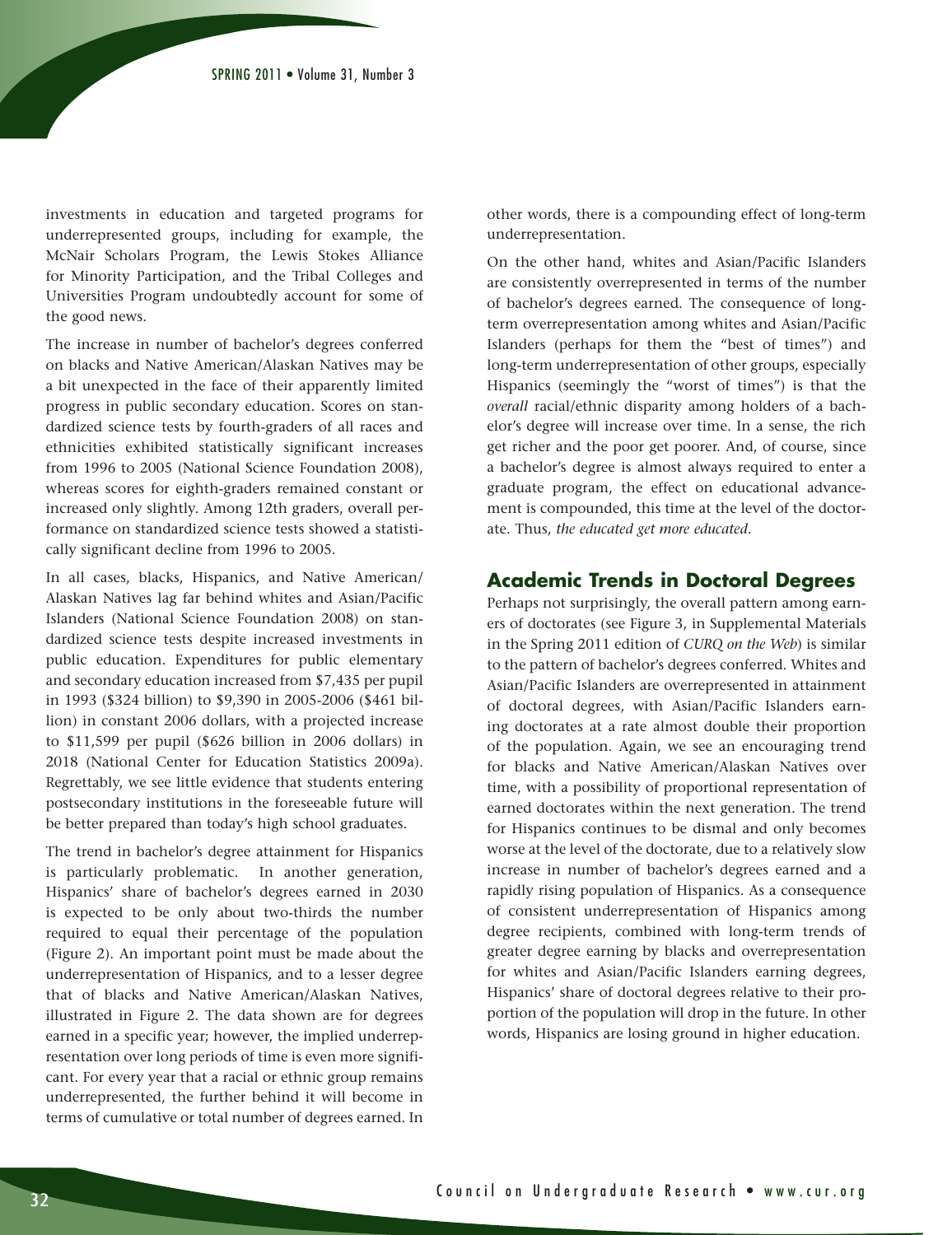

The attainment of a doctoral degree is not only an important academic objective for an individual; it is a critical element of the stability and sustainability of the U.S. economy. For whites and Asian/Pacific Islanders, the Equality Index Value of doctoral recipients (Figure 3) is equal to or greater than the Equality Index Value of bachelor's recipients (Figure 2). This means that the likelihood that an individual with a bachelor's degree will earn a doctorate (D-B Index) is greater than expected, relative to the percentage of bachelor's degrees received by whites and Asian/Pacific Islanders (see Figure 4, in Supplemental Materials in the Spring 2011 edition of *CURQ on the Web*). Although Asian/Pacific Islanders earn doctorates at a rate that greatly exceeds their representation in the population, their D-B Index shows a pattern of decrease over time because the relative increase in the bachelor's degrees they earn (Figure 2) is projected to be greater than the increase in doctorates attained (Figure 3). Conversely, the  $EIV_{doctorate}$  (Figure 3) of blacks, Hispanics, and Native American/Alaskan Natives is lower than their EIV<sub>bachelor's</sub> (Figure 2). In short, blacks, Hispanics, and Native American/Alaska Natives who earn bachelor's degrees have less of a chance of moving on to a doctorate compared to whites and Asian/Pacific Islanders (Figure 4). In 2030, blacks are projected to show an increased D-B Index, with only a slight change in the D-B Index for whites, Hispanics, and Native American/ Alaskan Natives.

Although a detailed examination of degrees earned, by discipline, by different racial and ethnic groups is beyond the scope of this article, the relationships shown in Figure 4 partially reflect the fact that a bachelor's or master's degree is more likely to be the common terminal degree in some fields than it is in others. Also, some disciplines have historically been more likely to be chosen by members of different racial and ethnic groups. For example, in computer science and information systems, a field with relatively large numbers of Asian/Pacific Islanders (National Center for Education Statistics 2010b), the overall D-B Index is 0.018, meaning only about 1 in 50 individuals with a bachelor's degree in computer science and information systems proceeds on to the doctorate. In education, the overall D-B Index is 0.077. In other words, the recipient of a bachelor's degree in education is four times as likely to continue on to a doctorate as someone with a bachelor's degree in computer science and information systems. Although blacks are almost twice as likely as Asian/Pacific Islanders to earn a doctorate in education (National Center for Education Statistics 2010b), the outcome is in part a consequence of the difference in the D-B Index of education and computer sciences. Overall, Asian/Pacific Islanders have a nine-fold greater probability of earning a doctorate in computer sciences compared to blacks and attain doctorates in computer science at almost twice the rate that Asian/ Pacific Islanders earn doctorates in other disciplines.

**Juarterly** 

### **Academic Trends in Faculty Positions**

Whites and Asian/Pacific Islanders are currently employed at all types of academic institutions as faculty members (all faculty levels combined) in greater numbers than blacks, Hispanics, and Native American/Alaskan Natives relative to their representation in the U.S. population (see Figure 5A, in Supplemental Materials in the Spring 2011 edition of *CURQ on the Web*). Hispanics are the most underrepresented racial or ethnic group in the faculty ranks, although blacks and Native American/Alaskan Natives also lag far behind whites and Asian/Pacific Islanders. The absolute number of faculty positions held by blacks, Hispanics, and Native American/Alaskan Natives is increasing (National Center for Education Statistics 2009b). However, relative to projected changes in the population of these groups, progress toward equitable representation among faculty is slow. In the next generation, the faculty of academic institutions will remain predominantly staffed by whites and Asian/ Pacific Islanders. In 2030, students are likely to see a faculty that is as unrepresentative of the overall student body and population at large as students experience today (Figure 5A).

## **Faculty Positions Relative to Doctorates**

A doctoral degree is often a requirement, and generally an advantage, when seeking faculty employment. We here identify the faculty positions-to-doctorates (F-D) index, which is defined as:

F-D Index =  $EIV_{\text{faculty}}/EIV_{\text{doctorates}}$ .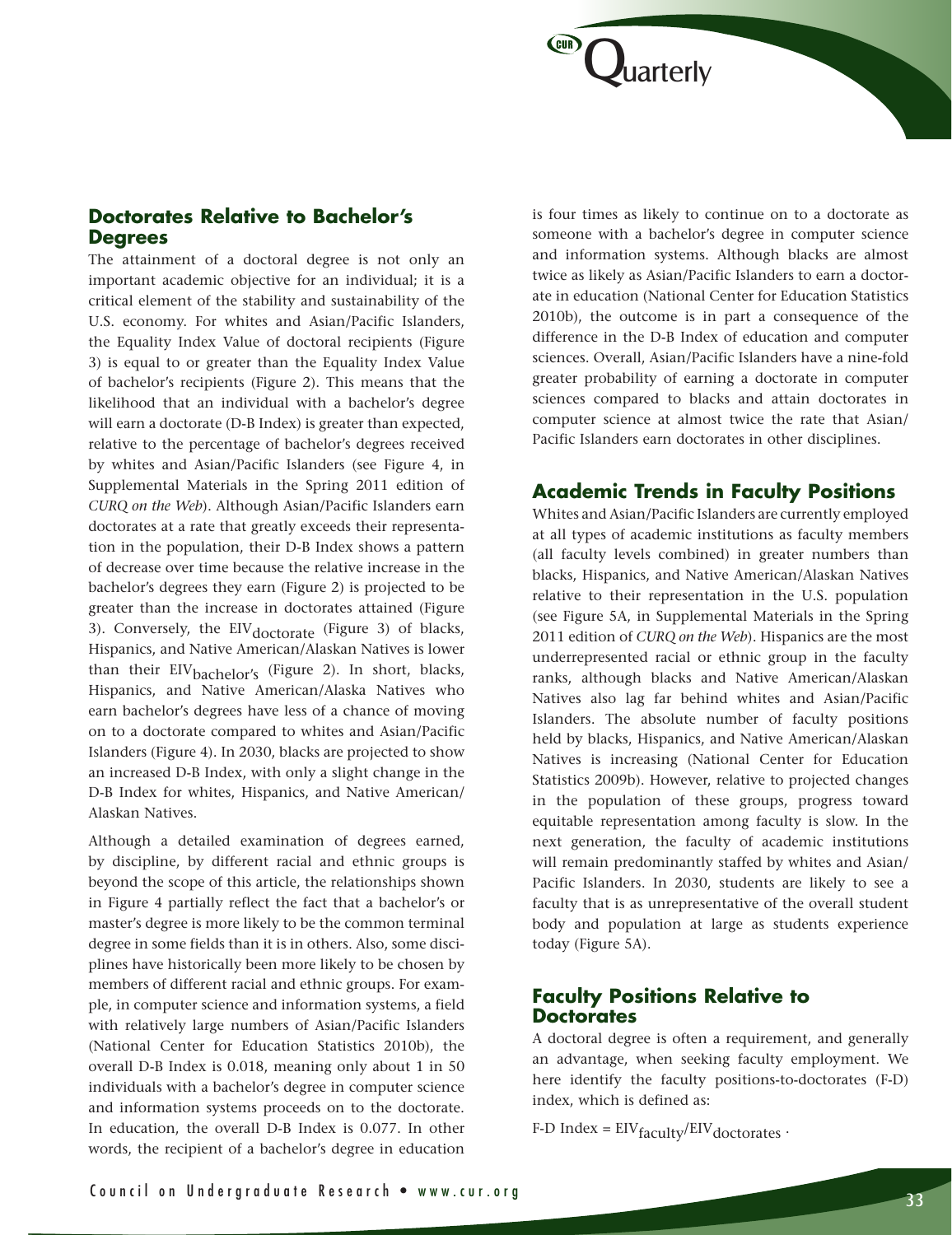The disparity among racial and ethnic groups in the F-D Index (see Figure 5B, in Supplemental Materials in the Spring 2011 edition of *CURQ on the Web*) is less than what exists for  $EIV_{doctorates}$  (Figure 4) and  $EIV_{faculty}$ (Figure 5A), which is somewhat heartening. Still, blacks, Hispanics, and Native American/Alaskan Natives at present do not attain faculty positions in proportion to their doctorates earned at the same rate as whites and Asian/ Pacific Islanders.

Based on our projections, the picture is less optimistic for the future. The EIV<sub>doctorates</sub> of blacks and Native American/Alaskan Natives is increasing at a faster rate than their EIV<sub>faculty</sub>, which suggests that the likelihood of a black or Native American/Alaskan Native doctoral recipient finding a full-time faculty position will be lower in 2030 than it is today. This is another example of the dangers of long-term underrepresentation at any of the academic levels. Even though whites and Asian/Pacific Islanders are not overrepresented among faculty relative to doctorates earned, and the number of doctorates earned by blacks and the number of black faculty hired are increasing in absolute numbers, blacks will find it difficult to make up ground and are likely to experience a decreased F-D Index in the future. At first glance, the Hispanic F-D Index may appear to be relatively favorable today (Figure 5B) with an expectation of at least holding ground in 2030. Unfortunately, this is not the case. The small increase in the EIV<sub>doctorates</sub> of Hispanics in the future (Figure 3), coupled with the existing disparity in faculty positions held by Hispanics (Figure 5A) and a rapidly increasing Hispanic population, means that very little progress is likely to be made toward Hispanics reaching representation in academia in proportion to their share of the U.S. population (Figure 5A).

#### **Summary**

Why should the U.S. be concerned about the potential effects of race and ethnicity on an individual's likelihood of earning an advanced degree? First, there are consequences to individuals and families. Despite the recent musings in the popular press that many jobs in the future may not require a college degree, there is no doubt that higher education has a long-term economic pay-off (Bowen, Chingos, and McPherson, 2009), and that it enriches a person's intellectual life to a degree that is equally important. In addition, parents with advanced degrees generally have children who in turn become more highly educated than offspring of less educated parents (National Science Foundation, 2009). Education becomes in a sense a family legacy that is passed down through the generations. The most difficult step is to educate the first family member. If we are content to relegate some individuals to a path that is less likely to lead to an advanced degree, perhaps not intentionally but rather through insufficient action and some races or ethnicities are disproportionately affected, we have reduced the opportunities for the next generation to make a different decision for themselves. Students' eyes may be opened to opportunities in science when they see someone of their own race or ethnicity on television as a crime scene investigator or a laboratory technician. However, we contend that it is a more powerful experience when a member of an individual's immediate family or community is on the faculty of a university or runs the quality-control laboratory at the local manufacturer of biomedical devices. In short, real experiences are probably still more compelling than virtual experiences. And, of course, lack of knowledge is itself a barrier to opportunity for academic success. For instance, how can an interest in bioinformatics arise when an individual does not have a rudimentary understanding of biological principles?

# Looking Ahead:

-The Summer 2011 Issue will bring perspectives on "Undergraduate Research and the Tenure and Promotion Process." - Bill Campbell will be submitting the first CUR book review on "Five High-Impact Practices: Research on Learning Outcomes, Completion, and Quality," by Jayne E. Brownell and Lynn E. Swaner (AAC&U 2010).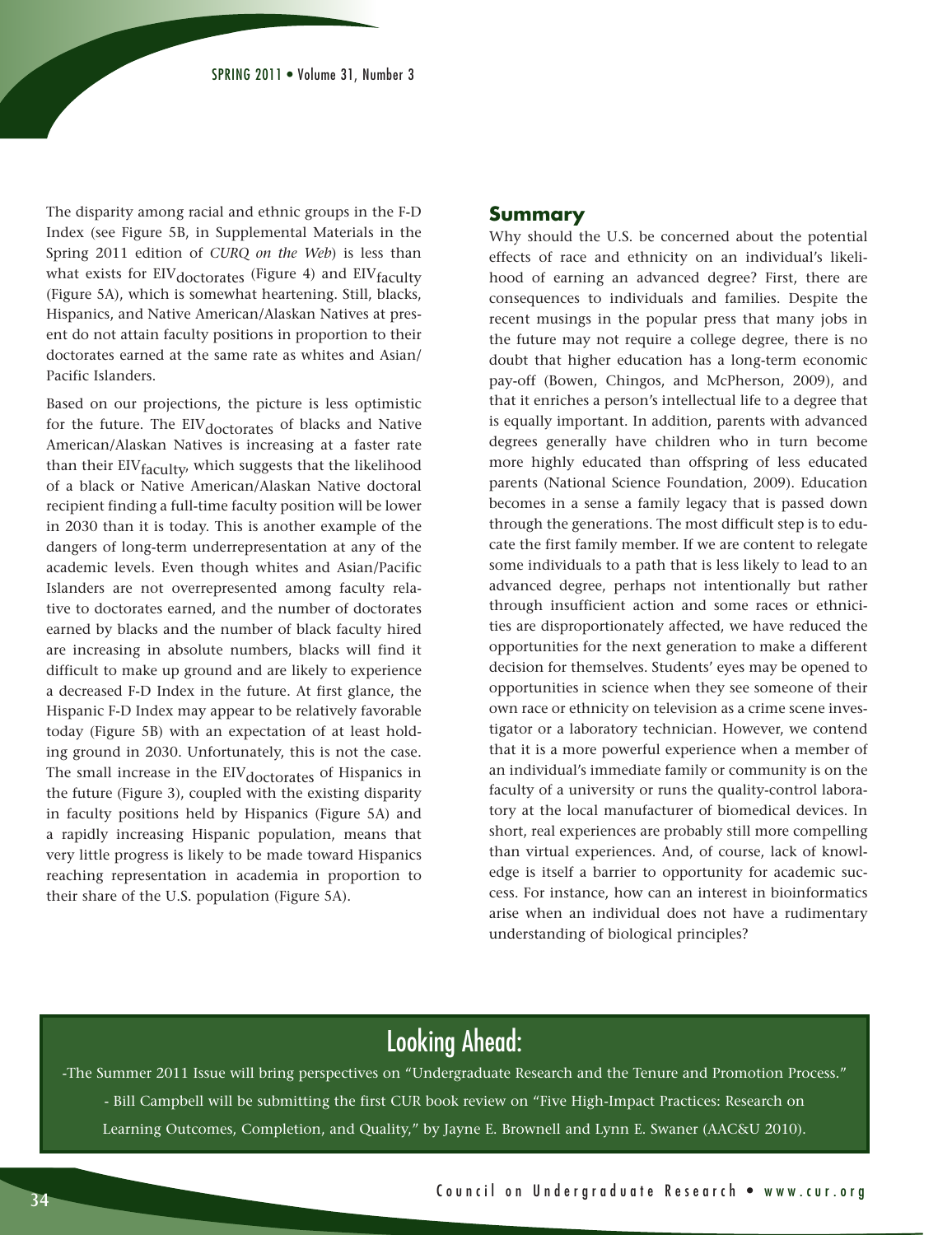Second, costs accrue to the vitality of the U.S.'s social and economic structure. The U.S. simply cannot afford to waste or lose our precious human capital. The next Luis Alvarez, a Nobel laureate in physics, may be picking grapefruit in south Texas today. The next Henry Louis Gates, Jr., historian and leading public intellectual on discussion of racial issues, may be living a life of few opportunities in south Philadelphia. When the success or failure of any racial or ethnic group is disproportionately affected by environmental circumstances beyond its control, we all lose, regardless of our own race or ethnicity.

On a positive note, the intersection of demographics and higher education in the U.S. appears to have several tales to tell, and not all of them are gloomy. The story is complex and projections of future outcomes are difficult and uncertain; however, blacks and Native American/Alaskan Natives are making headway in higher education, thanks in no small part to the investment of time, money, creativity, and lots of hard work on the part of many individuals and organizations. Those efforts have merely revealed the talents of blacks and Native American/ Alaskan Natives that had not yet been encouraged to flourish. Efforts to promote and expand opportunities for such individuals must continue. All of us would prefer to measure these groups' drive for equitable representation among degree recipients and faculty positions in terms of years rather than decades. We suspect that there exists a "tipping point" of self-sustaining growth with respect to attainment in higher education. By this tipping point, we mean a point at which the positive feedback of an environment that includes exposure to higher education as a thread that runs throughout an individual's experiences leads to sustainable increases in educational expectations and educational opportunities that require fewer supporting mechanisms.

The present and future of Hispanics in higher education appears to remain exceptionally challenging. Hispanics have a rapidly growing population, a lower rate of college attendance, and a higher rate of unemployment among high school graduates compared to whites (National Center for Education Statistics 2010b; American Council on Education 2010). About 18 percent of Hispanic students speak English with difficulty, compared with 1 percent of whites and blacks (National Center for Education Statistics 2010a). Along with many other disparities that break down, in general, along racial or ethnic lines, those factors will conspire to forge a difficult environment in which to promote growth in postsecondary enrollment, and attainment of the highest academic and professional degrees. The good news is that we can effect change. Some strides have been made among blacks and Native American/Alaskan Natives. The next challenge will be to increase efforts to support Hispanics. Parts of the existing models developed to decrease disparities in postsecondary education might prove useful, but new approaches also will be necessary.

**Juarterly** 

(CUR)

Regardless of the overall suite of approaches taken, public two-year colleges will continue to play a significant role. A recent study by the National Center for Public Policy and Higher Education (2010) found that over the past decade, nonselective colleges and universities that accept at least 80 percent of their applicants accounted for most of the increases in college-completion rates in 33 of the 44 states in the study. Furthermore, Hispanics attended public two-year colleges in higher percentages than any other racial or ethnic group. In 2008, 49.3 percent of Hispanics in college were enrolled at public two-year institutions (National Center for Education Statistics 2010c). The U.S. will have to make substantial investments in twoyear colleges to develop innovative strategies to encourage and support Hispanic students. Moreover, support mechanisms must be maintained through the bachelor's degree and into doctoral programs to keep pace with the growing Hispanic population, much less get ahead of the growth curve. At the current rate of advancement toward more equitable representation of Hispanics in higher education, progress is occurring not over a scale of years, but generations. None of us should be satisfied with that.

**Addendum 1**: Throughout this article we use U.S. Census Bureau definitions of racial and ethnic groups (U.S. Census Bureau 2003). Although racial categorization is a dicey affair on many levels, most census respondents (about 98 percent) identify themselves as a single race. It cannot be disputed that an individual's race is an important factor in many aspects of life; hence, the traditional use of race as a gross level of categorization. The caveat to our emphasis on race and ethnicity is the realization that by doing so we sacrifice important distinctions that truly matter. The Census Bureau's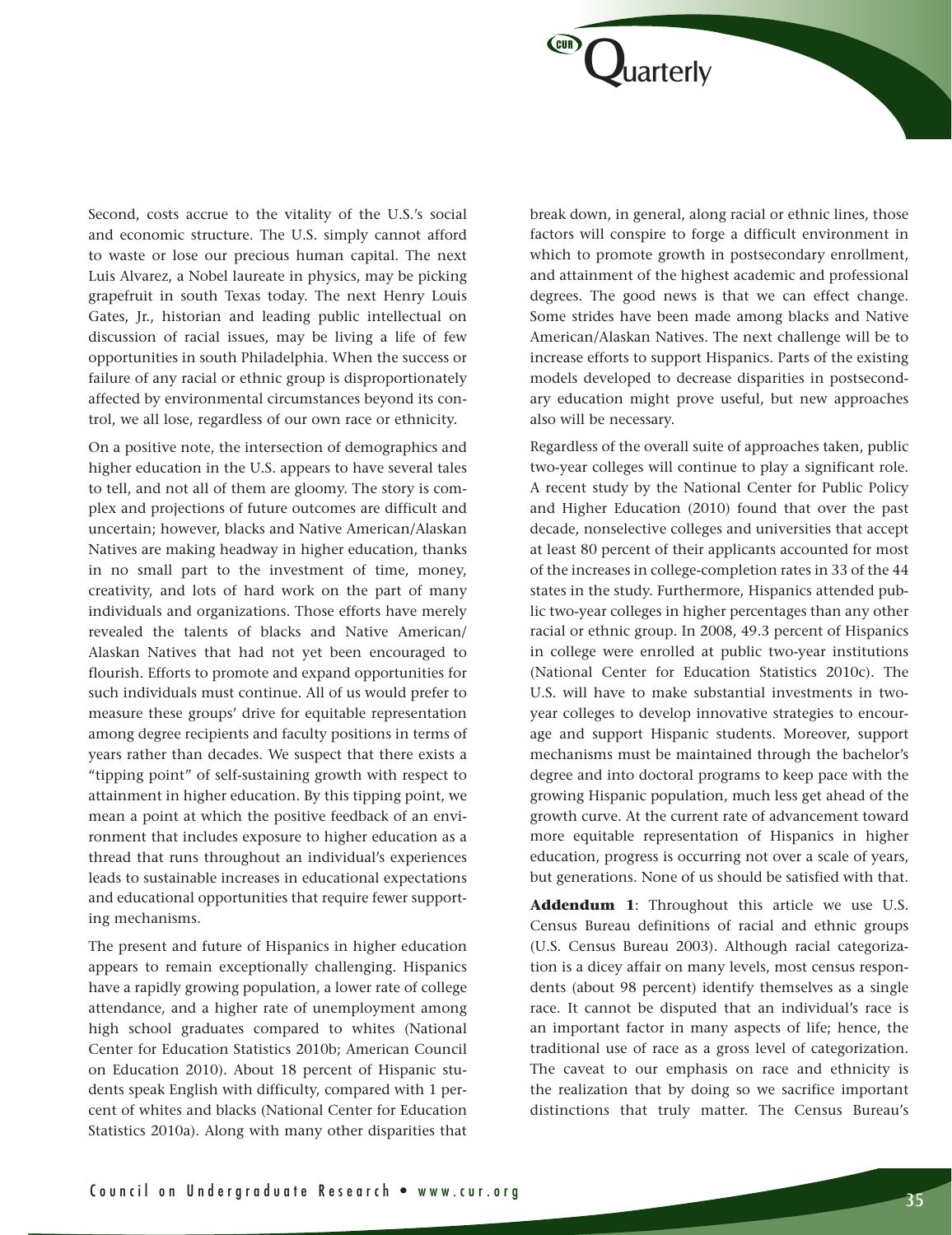definition of the racial category "white" is a person who responded "No, not Spanish/Hispanic/Latino" and who reported "white" as the only entry in the question about race. People who identify their origin as Hispanic may be of any race. Thus percentages of Hispanics should not be added to percentages for racial categories. Hispanic identity can be viewed as the heritage, nationality group, lineage, or country of birth of the person or the person's ancestors before their arrival in the U. S. Individuals who characterize themselves as Mexican, Mexican American, Chicano, Puerto Rican, or Cuban or whose origins are from the Spanish-speaking countries of Central or South America, the Dominican Republic, or people identifying themselves generally as Spanish, Spanish-American, Hispano, Latino, and so on are categorized as Hispanics. Most Hispanics (93.5 percent, 2000 census) classify themselves as white only.

**Addendum 2**: To predict the racial and ethnic makeup of faculty in 2030, we used the mean yearly rate of change from 2003 to 2007 (National Center for Education Statistics 2008). Racial and ethnic disparities in representation among faculty were even greater in the years prior to 2003 (National Center for Education Statistics 2009b). Inclusion of earlier years and, therefore, a longer time interval in which there exists underrepresentation of blacks, Hispanics, and Native American/ Alaskan Natives even greater than exists today would lead to a lower mean yearly rate of change than is representative of current conditions. For example, the percentage of faculty positions held by blacks in all degree-granting institutions combined increased 3.4 percent per year (yearly mean) from 1992 to 2003 (National Center for Education Statistics 2009b). The rate of increase of faculty positions held by blacks was 6 percent per year from 2003 to 2007 (National Center for Education Statistics 2008). Furthermore, significant efforts to increase faculty diversity and the initiation of programs and grants through the National Science Foundation and other organizations to support underrepresented groups in graduate studies might be expected to have paid off in faculty positions held in 2003-2007, the latest period for which data were available.

#### **References**

American Council on Education. 2010. *Minorities in Higher Education: 24th Status Report*. Accessed December 15, 2010. http://www.acenet.edu/.

Bowen, William G., Matthew M. Chingos, and Michael S. McPherson. 2009. *Crossing the Finish Line: Completing College at America's Public Universities*. Princeton, New Jersey: Princeton University Press.

Council of the Great City Schools. 2010. *A Call for Change: The Social and Educational Factors Contributing to the Outcomes of Black Males in Urban Schools.* Accessed December 15, 2010. http://www.cgcs.org/publications/ achievement.aspx.

National Center for Education Statistics. 2008. *Integrated Postsecondary Education Data System (IPEDS): 2003, 2005, and 2007*. Accessed October 2, 2010. http://nces.ed.gov/ programs/digest/d08/tables/dt08\_249.asp.

National Center for Education Statistics. 2009a. *Projections of Education Statistics* to 2018. Accessed October 2, 2010. http://nces.ed.gov/programs/projections/projections2018/.

National Center for Education Statistics. 2009b. *National Study of Postsecondary Faculty: 1993, 1999, and 2004*. Accessed October 2, 2010. http://nces.ed.gov/programs/ digest/d09/tables/dt09\_253.asp.

National Center for Education Statistics. 2010a. *Status and Trends in the Education of Racial and Ethnic Groups:*  2010. Accessed December 15, 2010. http://nces.ed.gov/ pubsearch/pubsinfo.asp?pubid=2010015.

National Center for Education Statistics. 2010b. *Digest of Education: 2009*. Accessed October 2, 2010. http://nces. ed.gov/programs/digest/d09/

National Center for Education Statistics. 2010. *The Condition of Education: 2010*. Accessed October 2, 2010. http://nces. ed.gov/pubsearch/pubsinfo.asp?pubid=2010028.

National Center for Higher Education and Management Systems. 2009. *The Information Center*. Accessed December 15, 2010. http://www.higheredinfo.org.

National Center for Public Policy and Higher Education. 2008. *Measuring Up*, 2008. Accessed December 15, 2010. http://measuringup2008.highereducation.org.